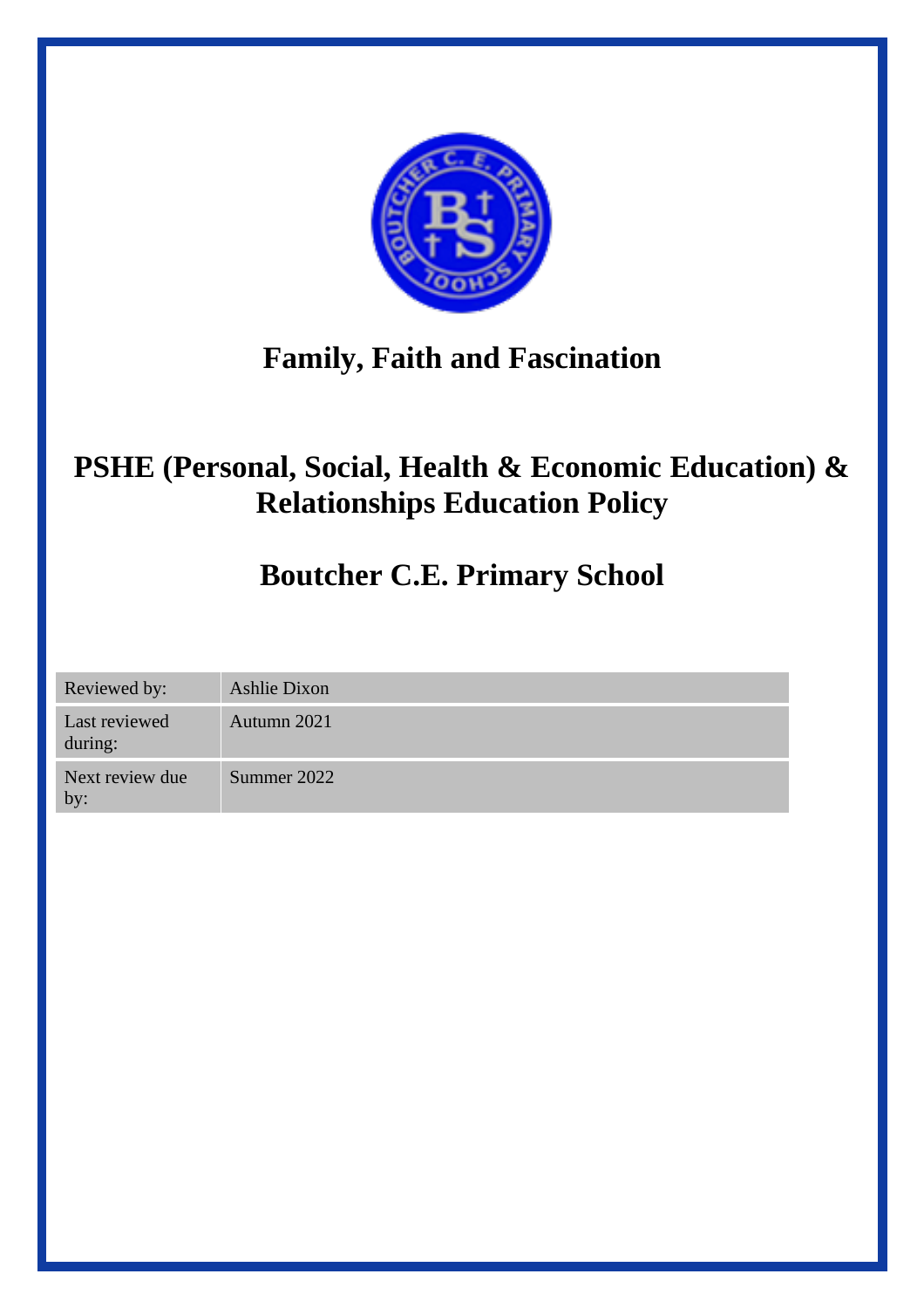#### **Boutcher C.E. Primary PSHE and Relationships Education Policy**

This policy reflects the Key Stage 1 and 2 statutory requirements that were expected to be put into place from September 2020 but were delayed until September 2021, due to COVID.

The Health Education and Relationships Education aspects of PSHE is now compulsory in all Primary Schools (from September 2021)

Sex Education will be a statutory requirement in Secondary Schools and therefore, Boutcher will only being delivering the Relationships aspect of Relationships and Sex Education**. Therefore, this policy is referred to as Relationships Education, rather than Relationships and Sex Education.**

# **Definition:**

Relationships Education is about the emotional, social and cultural development of pupils, and involves learning about relationships, healthy lifestyles, diversity and personal identity.

When learning about relationships, it involves a combination of sharing information, and exploring issues and values. **Aims and Key Principles:**

At Boutcher, we believe that PSHE helps give pupils the knowledge, skills and understanding to live confident, healthy and independent lives so that they are able to become informed, active and responsible citizens. It helps children to stay safe and healthy, whilst preparing them to make the most of their lives and work ahead of them. We believe that, to be effective, Relationships Education must be taught within the broader PSHE education programme. The focus in Primary school will be on the fundamental building blocks and characteristics of positive relationships, with particular reference to friendships, family relationships and relationships with their children and with adults. This begins in Reception, where we begin the journey of building on taking turns, treating others with kindness and respect, being honest and telling the truth, asking for help and exploring relationships like friendship, family and the people in our lives who help and support us.

Our PSHE and Relationships Education Teaching gives our children opportunities to develop self-awareness, positive self-esteem and confidence, enabling them to:

- -Have a sense of purpose
- -Value themselves and others
- -Form healthy and positive relationships
- -Make and act on informed decisions
- -Communicate effectively
- -Work with others
- -Respond to challenge
- -Be an active learner
- -Be active citizens in their local community
- -Explore issues related to living in a democratic society
- -Become healthy and fulfilled individuals



A Boutcher, pupils are taught PSHE and Relationships Education as a whole-school approach using The Jigsaw Programme. The Jigsaw Programme offers us a comprehensive, carefully thought-through Scheme of Work which brings consistency and progression to our children's learning in this vital curriculum area.

The curriculum overview can be found our school website.

This programme supports the "Personal Development" and "Behaviour and Attitude" aspects required under the Ofsted Inspection Framework, as well as significantly contributing to the school's Safeguarding and Equality Duties, the Government's British Values agenda and the SMSC (Spiritual, Moral, Social, Cultural) development opportunities provided for our children.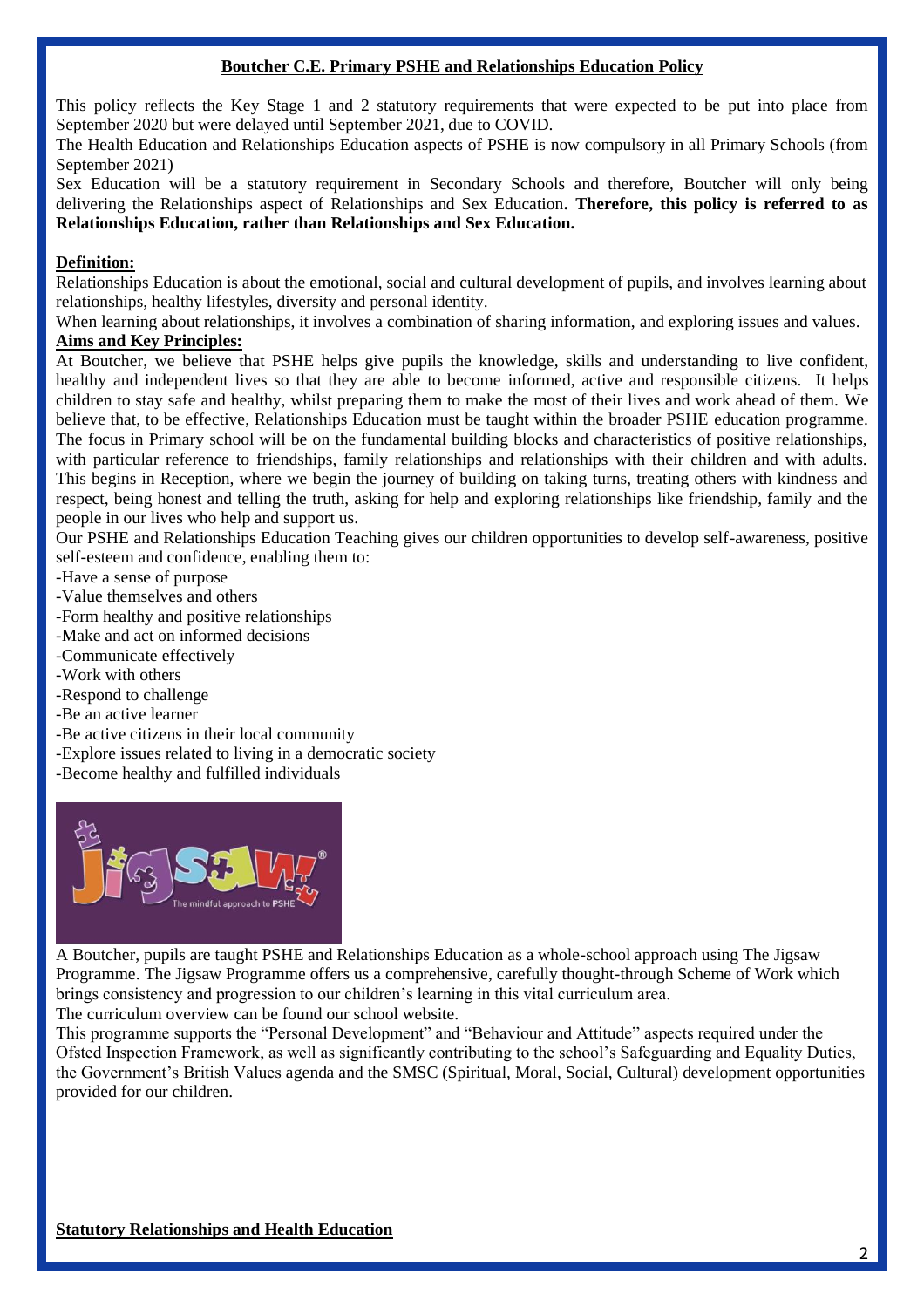*"The Relationships Education, Relationships and Sex Education and Health Education (England) Regulations 2019, made under sections 34 and 35 of the Children and Social Work Act 2017, make Relationships Education compulsory for all pupils receiving primary education…They also make Health Education compulsory in all schools except independent schools. Personal, Social, Health and Economic Education(PSHE) continues to be compulsory in independent schools."*

*DfE Guidance p.8*

*"Today's children and young people are growing up in an increasingly complex world and living their lives seamlessly on and offline. This presents many positive and exciting opportunities, but also challenges and risks. In this environment, children and young people need to know how to be safe and healthy, and how to manage their academic, personal and social lives in a positive way."*

*"This is why we have made Relationships Education compulsory in all primary schools in England…as well as making Health Education compulsory in all state-funded schools."*

*"In primary schools, we want the subjects to put in place the key building blocks of healthy, respectful relationships, focusing on family and friendships, in all contexts, including online. This will sit alongside the essential understanding of how to be healthy."*

*"These subjects represent a huge opportunity to help our children and young people develop. The knowledge and attributes gained will support their own, and others' wellbeing and attainment and help young people to become successful and happy adults who make a meaningful contribution to society."*

*Secretary of State Foreword DfE Guidance 2019 p.4-5*

*"Schools are free to determine how to deliver the content set out in the DfE guidance 2019 in the context of a broad and balanced curriculum. Effective teaching in these subjects will ensure that core knowledge is broken down into units of manageable size and communicated clearly to pupils, in a carefully sequenced way, within a planned programme of lessons."*

*DfE Guidance p.8*

At Boutcher School, we value PSHE as one way to support children's development as human beings, to enable them to understand and respect who they are, to empower them with a voice and to equip them for life and learning. We include the statutory Relationships and Health Education within our whole-school PSHE teaching. To ensure progression and a spiral curriculum, we use Jigsaw, the mindful approach to PSHE, as our chosen teaching and learning programme and tailor it to your children's needs. The Jigsaw teaching programme meets the statutory Relationships and Health Education requirements.

Jigsaw provides training and CPD, where the teachers have access to updated policy documents, teaching resources and materials to deliver effective PSHE and Relations Education at our school. This programme's complimentary update policy ensures we are always using the most up to date teaching materials and that our teachers are wellsupported.

Our PSHE policy is informed by existing DfE guidance:

- Keeping Children Safe in Education (statutory guidance)
- Respectful School Communities: Self Review and Signposting Tool (a tool to support a whole school approach that promotes respect and discipline)
- Behaviour and Discipline in Schools (advice for schools, including advice for appropriate behaviour between pupils)
- Equality Act 2010 and schools
- SEND code of practice: 0 to 25 years (statutory guidance)
- Alternative Provision (statutory guidance)
- Mental Health and Behaviour in Schools (advice for schools)
- Preventing and Tackling Bullying (advice for schools, including advice on cyberbullying)
- Sexual violence and sexual harassment between children in schools (advice for schools)
- The Equality and Human Rights Commission Advice and Guidance (provides advice on avoiding discrimination in a variety of educational contexts)
- Promoting Fundamental British Values as part of SMSC in schools (guidance for maintained schools on promoting basic important British values as part of pupils' spiritual, moral, social and cultural (SMSC)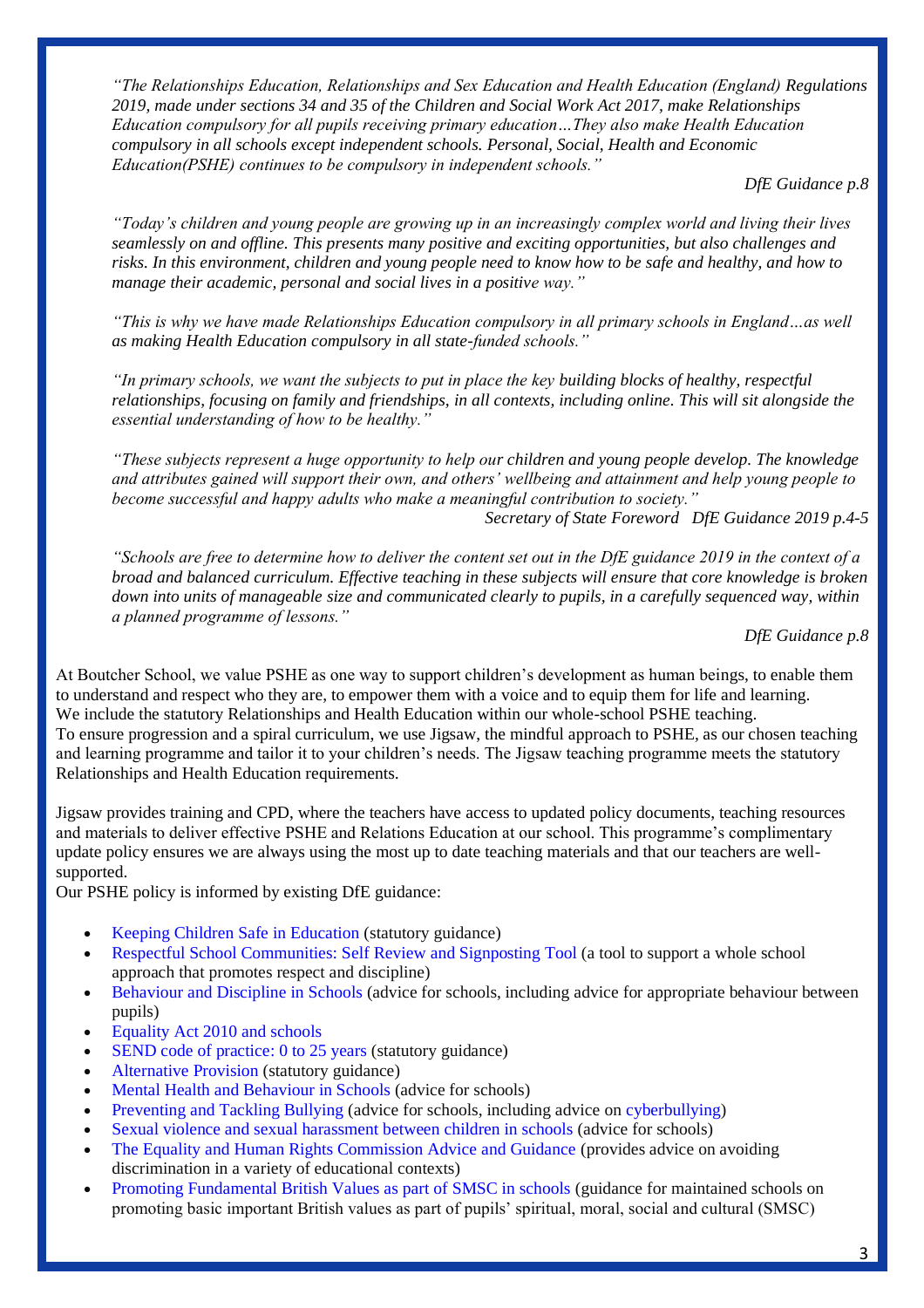• SMSC requirements for independent schools (guidance for independent schools on how they should support pupils' spiritual, moral, social and cultural development).

# **Teaching and Learning:**

Curriculum content: The Jigsaw Programme is aligned to the PSHE Association Programmes of Study for PSHE.

#### **What do we teach when and who teaches it?**

#### **Whole-school approach**

Jigsaw covers all areas of PSHE for Primary schools, including statutory Relationships and Health Education. The table below gives the learning theme of each of the six Puzzles (units) and these are taught across the school; the learning deepens and broadens every year.

| <b>Term</b> | <b>Puzzle (Unit)</b>      | <b>Content</b>                                                                                                                                |
|-------------|---------------------------|-----------------------------------------------------------------------------------------------------------------------------------------------|
| Autumn 1:   | Being Me in My<br>World   | Includes understanding my own identity and how I fit well in the<br>class, school and global community. Jigsaw Charter established.           |
| Autumn 2:   | Celebrating<br>Difference | Includes anti-bullying (cyber and homophobic bullying included)<br>and understanding                                                          |
| Spring 1:   | Dreams and Goals          | Includes goal-setting, aspirations, who do I want to become and<br>what would I like to do for work and to contribute to society              |
| Spring 2:   | <b>Healthy Me</b>         | Includes drugs and alcohol education, self-esteem and confidence as<br>well as healthy lifestyle choices, sleep, nutrition, rest and exercise |
| Summer 1:   | Relationships             | Includes understanding friendship, family and other relationships,<br>conflict resolution and communication skills, bereavement and loss      |
| Summer 2:   | Changing Me               | Includes Relationships Education in the context of coping positively<br>with change                                                           |

At Boutcher, PSHE lessons are taught discretely every week in order to teach the PSHE knowledge and skills in a developmental and age-appropriate way.

These explicit lessons are reinforced and enhanced in many ways:

Assemblies and collective worship, praise and rewards, other curriculum subjects, making links with books and life experiences, through relationships child to child, adult to child and adult to adult across the school. We aim to 'live' what is learnt and apply it to everyday situations in our school community.

Class teachers deliver the weekly lessons to their own classes.

We will often take part in workshops or activities relating to national events or School events/themes such as: -Anti-Bullying Week

-Children's Mental Health Week

-Health and Fitness Week

If pupils ask questions outside the scope of this policy, teachers will respond in an appropriate manner so they are fully informed and don't seek answers online.

Inclusivity is an important part of teaching at Boutcher and we promote a safe and stimulating learning environment where discussion, interaction and sharing views and ideas are planned to give children the opportunities to reach their full potential.

We ensure we have an established safe and positive learning environment based on turn taking, listening, using kind words, right to have a turn to share or choose to not share an idea.

Where possible, at Boutcher we aim to develop our PSHE and Relationships Education mindset through the opportunities and experiences we give the children in our school.

Everyone has the right to respect- this is one of our three Boutcher rules, which is put into practice by valuing opinions and the ideas of our pupils.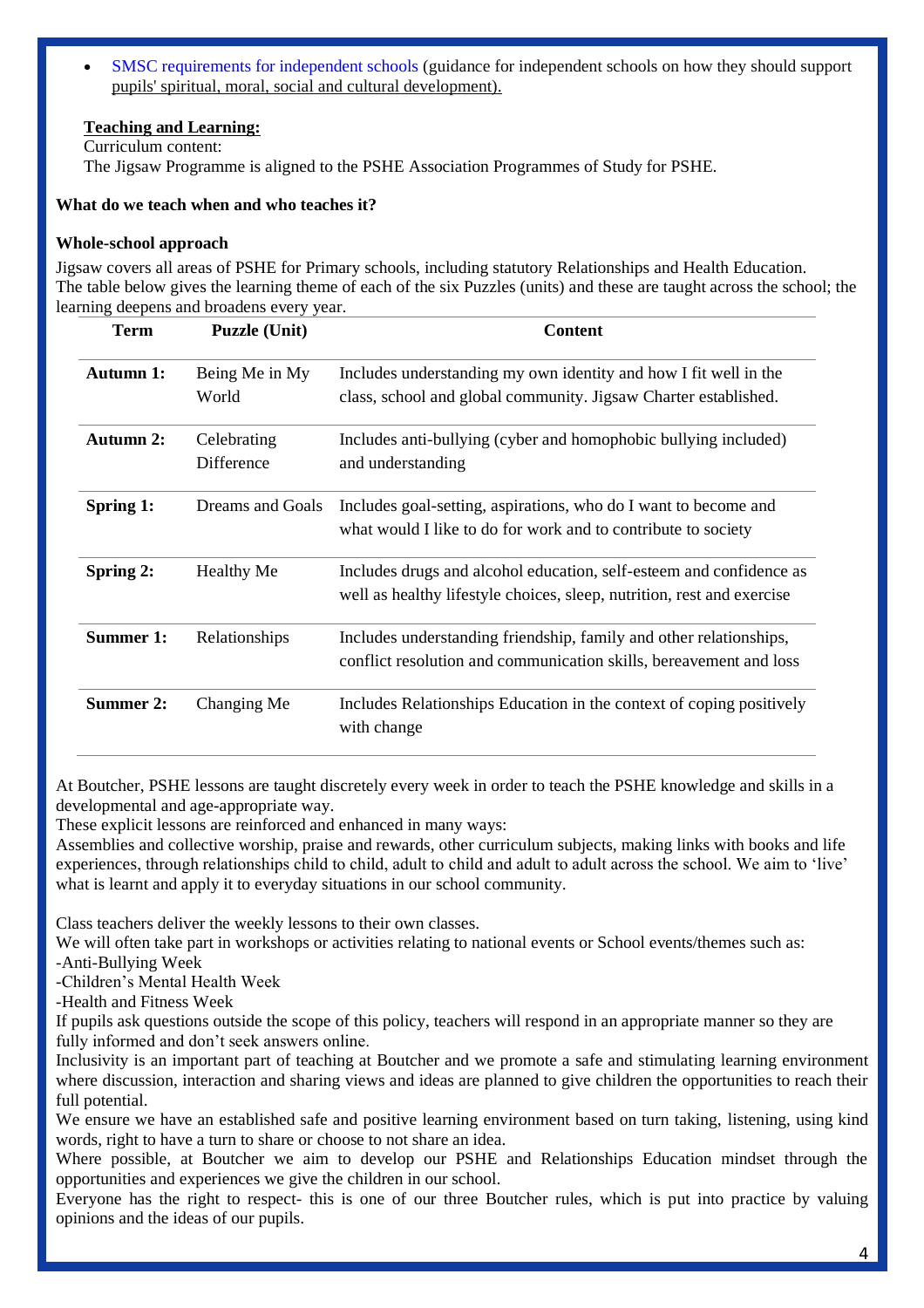PSHE and Relationships Education is closely linked with Computing and Online safety, as we are aware of forming positive relationships online too and that our children are using the internet. Addressing online behaviour and conduct is relevant to all of our pupils and we will explicitly teach children about this. This will enable children to have a better understanding of positive relationships and less positive relationships in a way that is relevant to their lives and experiences.

Teaching about families is a sensitive area of learning and discussion and we will ensure we use our judgement as well as sensitivity with classes and individuals where their circumstances are taken into consideration with certain aspects of family relationships teaching. (E.g., looked after children, single parent families, LGBT parents, adoptive parents)

# **Church of England Principles**

The curriculum intent at Boutcher School is to raise aspirations and achievement through the experiences children have, the way the curriculum is designed and the outcomes that they achieve as a result of this curriculum intent. The curriculum at Boutcher is underpinned by and driven by an understanding of:

-The school's distinctive ethos as a Church of England Primary School

and

-The culture and diversity of the school population and community.

Every child at Boutcher is valued and encouraged to achieve their full potential and every member of our school community is encouraged to respect and value each other. We aim to make links within our PSHE and Relationships Education teaching, wherever possible to our Christian values, worship, RE and other areas of the curriculum at Boutcher School.

We are committed to serving the community of Bermondsey and its surrounding areas. We recognise the multicultural nature of our community and those that we serve. We recognise the vital role, we as teachers have in ensuring our children embrace the British values of democracy, the law, individual liberty, mutual respect and tolerance of those with different faiths or beliefs.

In November 2019, the Church of England published Principles and a Charter entitled "Relationships Education, Relationships and Sex Education (RSE) and Heath Education (RSHE) in Church of England Schools". The document sets out several key principles and then provides a Charter which schools can use.

The ethos and the teaching content of the Jigsaw teaching programme supports Church of England schools in delivering an effective programme.

# **Relationships Education**

# **What does the DfE statutory guidance on Relationships Education expect children to know by the time they leave primary school?**

Relationships Education in primary schools will cover 'Families and people who care for me', 'Caring friendships', 'Respectful relationships', 'Online relationships', and 'Being safe'.

It is important to explain that whilst the Relationships Puzzle (unit) in Jigsaw covers most of the statutory Relationships Education, some of the outcomes are also taught elsewhere in Jigsaw e.g. the Celebrating Difference Puzzle helps children appreciate that there are many types of family composition and that each is important to the children involved. This holistic approach ensures the learning is reinforced through the year and across the curriculum.

# **Health Education**

# **What does the DfE statutory guidance on Health Education expect children to know by the time they leave primary school?**

Health Education in primary schools will cover 'Mental wellbeing', 'Internet safety and harms', Physical health and fitness', Healthy eating', 'Drugs, alcohol and tobacco', 'Health and prevention', 'Basic First Aid', 'Changing adolescent body'.

It is important to explain that whilst the Healthy Me Puzzle (unit) in Jigsaw covers most of the statutory Health Education, some of the outcomes are taught elsewhere in Jigsaw e.g. emotional and mental health is nurtured every lesson through the Calm me time, social skills are grown every lesson through the Connect us activity and respect is enhanced through the use of the Jigsaw Charter.

Also, teaching children about puberty is now a statutory requirement which sits within the Health Education part of the DfE guidance within the 'Changing adolescent body' strand, and in Jigsaw this is taught as part of the Changing Me Puzzle (unit).

The Jigsaw whole-school approach spirals the learning and meets all statutory requirements.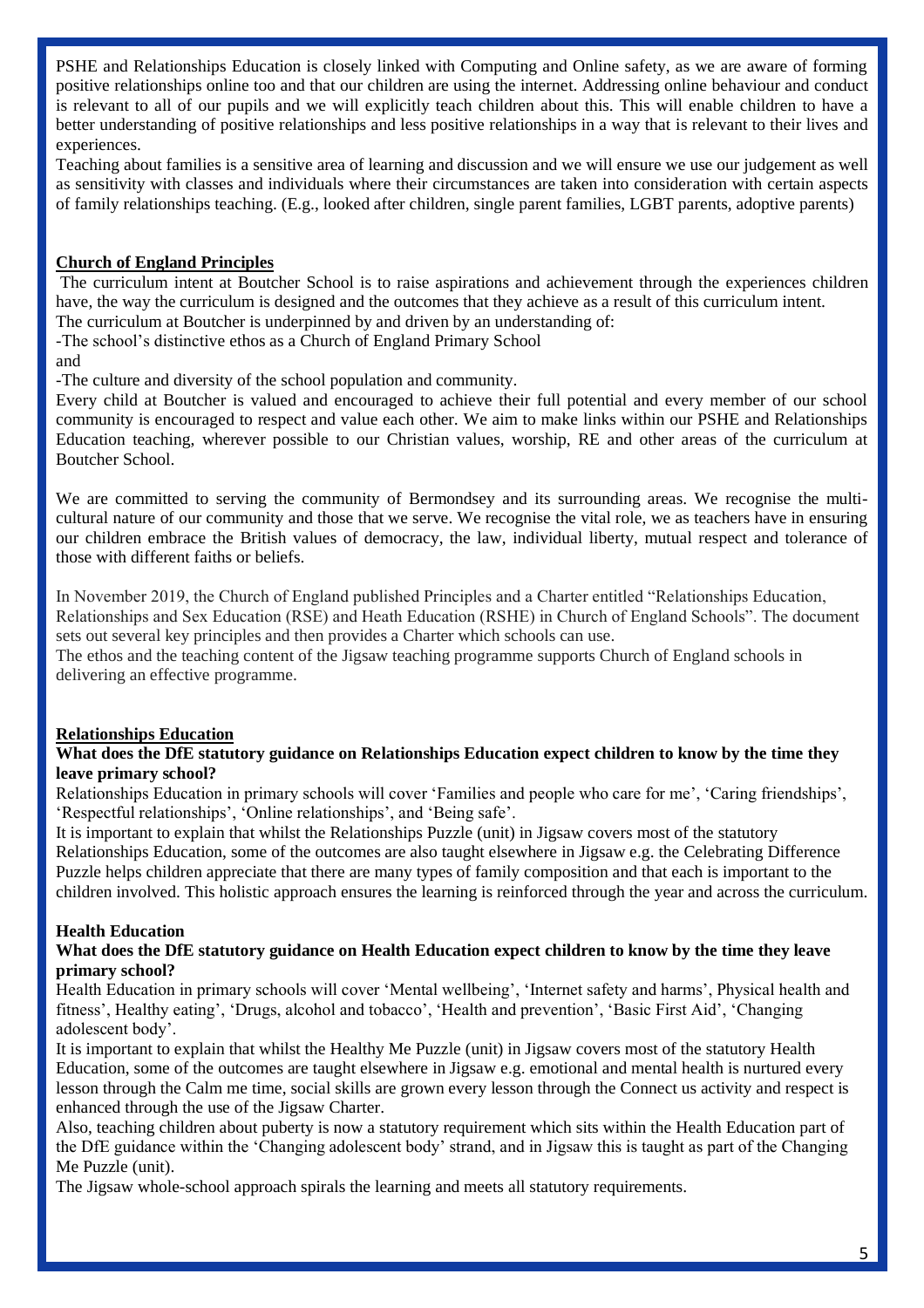### **Sex Education**

The DfE Guidance 2019 (p.23) recommends that all primary schools '*have a sex education programme tailored to the age and the physical and emotional maturity of the pupils.* 

*However, 'Sex Education is not compulsory in primary schools. (p. 23)*

Schools are to determine the content of sex education at primary school. Sex education 'should ensure that both boys and girls are prepared for the changes that adolescence brings and – drawing on knowledge of the human life cycle set out in the national curriculum for science - how a baby is conceived and born'.

At Boutcher School, we will be delivering the relationships aspect and choose not to teach sex education to our pupils through PSHE.

#### **Working with parents/ carers and the wider community:**

The curriculum overview for the Jigsaw teaching is available on our school website and readily available for parents so they have the opportunity to discuss areas of study that will be taught to their child.

The role of parents in the development of their children's' understanding about relationships is vital. Parents are the first teachers of their children and they have the most significant influence in enabling their children to grow and mature to form healthy relationships.

Parents are invited to join in at whole school events and are regularly informed about up-and-coming events on the newsletters, school website and Twitter.

We have a close relationship with St Mary's Church, Bermondsey who lead weekly worship in our school.

We use the school nurse to deliver workshops for certain aspects of the curriculum and agencies such as the London Fire Brigade, health visitors, Police Officers and any other outside agencies we feel will enhance the delivery of the PSHE and Relationships Education curriculum.

We recognise that Relationships Education is highly sensitive but we believe and strive to make a significant contribution to the development of the children at Boutcher's personal skills that are vital in order for them to establish and maintain healthy relationships.

Due to our Christian values being at the heart of all we do at Boutcher, we will teach within a Christian context where we understand that we are a gift of God as part of creation.

Whilst we use relationship teaching as a way to help children make informed choices, we will not be explicitly teaching the sex element in this curriculum subject. (This is non-statutory at Primary)

We are educating our children to live in a society where we have tolerance and respect for others, regardless of any differences they may have to ourselves.

#### **Withdrawal from lessons:**

Parents/carers have the right to withdraw their primary school aged child from any part of the sex education that is being taught though RSE.

At Boutcher, we **will not** be teaching the sex education element of RSE, so parents will not have the right to withdraw from PSHE and Relationships Education that will be delivered. (DfE Guidance)

At Boutcher, we will be teaching through a scientific context, and knowing that National Curriculum Science requires children to know how mammals reproduce, we have opted to teach this within our Science curriculum, not within PSHE or Relationships and Sex Education as we believe this is most appropriate for our children.

Therefore, the parent right to withdraw their child is not applicable. We are of course happy to discuss the content of the curriculum and invite you to contact your child's Year 5 teacher, Miss Dixon (PSHE coordinator) or Mrs Verhoeven (Headteacher)

At Boutcher, puberty is taught as a statutory requirement of Health Education and covered by our Jigsaw PSHE Programme in the 'Changing Me' Puzzle (unit). Children in Years 5 and 6 will have workshop sessions with the School Nurse.

#### **Monitoring and Review**

The Governors will monitor this policy on an annual basis. Discussions, recommendations and reviews will be made, as necessary, if the policy needs modification. The school will listen to and respond to any comments from parents about the PSHE and Relationships Education programme, and makes a record of all such comments. Governors meet with the Headteacher and subject leader to discuss the policy, teaching and materials used and ensure they are in accordance with the school's ethos.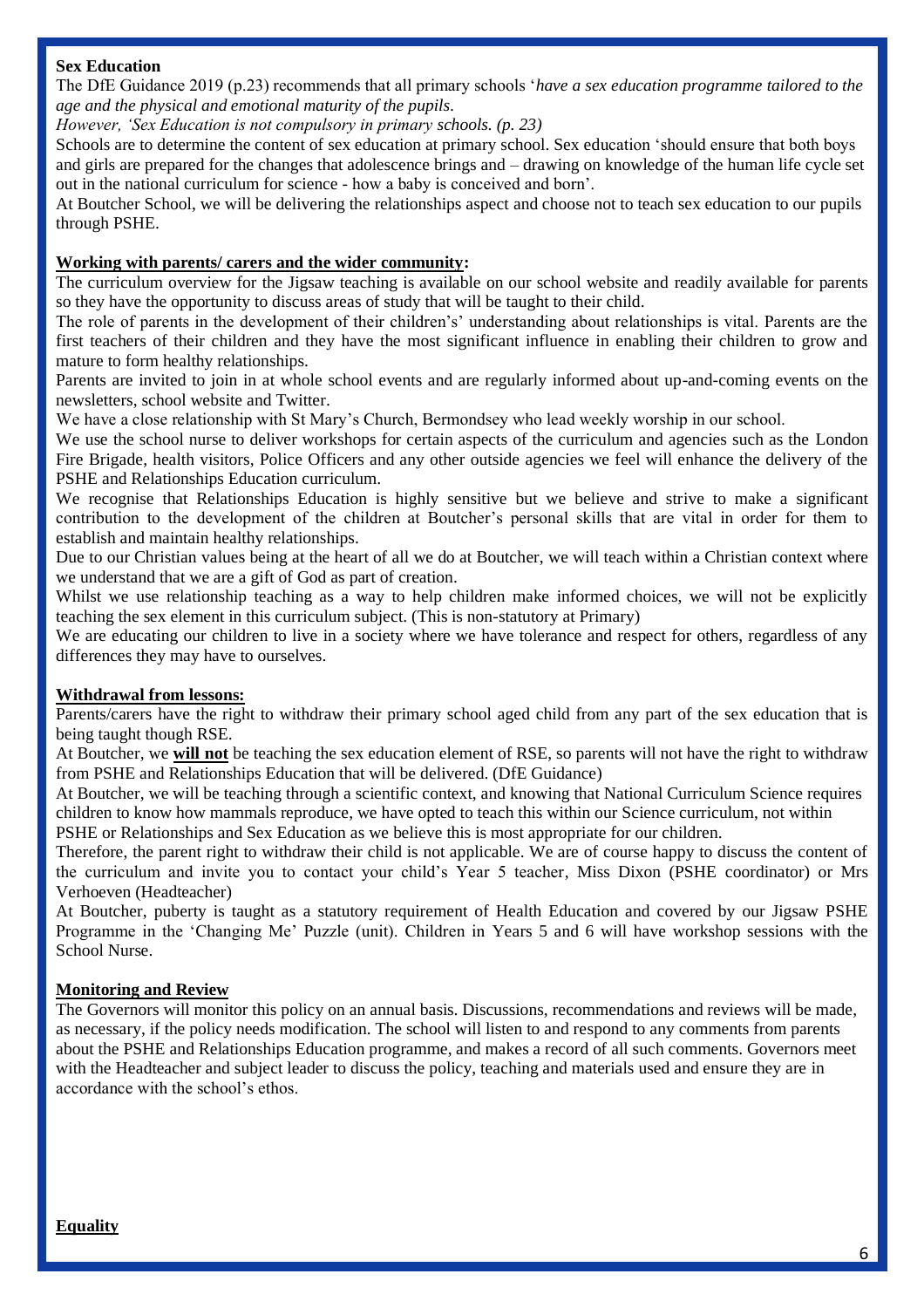The DfE Guidance 2019 (p. 15) states, "Schools should ensure that the needs of all pupils are appropriately met, and that all pupils understand the importance of equality and respect. Schools must ensure they comply with the relevant provisions of the Equality Act 2010 under which sexual orientation and gender reassignment are amongst the protected characteristics…

At the point at which schools consider it appropriate to teach their pupils about LGBT (Lesbian, Gay, Bisexual, Transgender), they should ensure this content is fully integrated into their programmes of study for this area of the curriculum rather than delivered as a stand-alone unit or lesson. Schools are free to determine how they do this, and we expect all pupils to have been taught LGBT content at a timely point as part of this area of the curriculum". At Boutcher School, we promote respect for all and value every individual child. We also respect the right of our children, their families and our staff, to hold beliefs, religious or otherwise, and understand that sometimes these may be in tension with the beliefs of other people.

# **What teaching is there of LGBTQ?**

It is firstly important to understand that any reference to adult relationships, whether LGBTQ or heterosexual people is NOT describing sexual activity as this would be inappropriate. Relationships lessons focus on respect and regard between people e.g. friendships and families.

# Key Stage One

LGBT us not mentioned specifically in any part of Key Stage One teaching. However, in lessons that explore differences in families, questions such as; 'What is important about a family?' and 'What does your family mean to you?' help children understand about their own and other's families and how a family is founded in love and respect. Should children raise the question about same-gender couples or families, we follow the Jigsaw recommendations to explain to children in the following way: 'Some children have two mummies or two daddies.' Teachers are not expected to go beyond this response, or give more detail, as that would not be age-appropriate. Key Stage Two

In Key Stage Two, some lessons about bullying provide opportunities for teachers to discuss and correct homophobic language the children may be using, such as the inappropriate use of the words 'gay' and 'lesbian', or the use of slang words that are LGBTQ- phobic. In the same lessons they will also be exploring racist and sexist language, or insulting language that is used about a person's physical appearance, their abilities, or whether they have special needs. In these lessons, teachers explain that any insult is unkind and hurtful. Teachers explain that being gay is a type of adult relationship where two men or two women love each other in a romantic way, and if they choose, they can get married. Teachers are not expected to go beyond this definition and give more detail. It is simply explaining what being gay means and that the word 'gay' (or other LGBTQ -related words) should not be used in an insulting or derogatory way.

#### **What Jigsaw doesn't do**

- Jigsaw does not teach or encourage children to be LGBTQ
- Jigsaw does not teach what LGBTQ people do sexually or how their relationships function
- Jigsaw does not promote LGBTQ lifestyles as a preferential way of living
- Jigsaw's advice about answering children's questions age-appropriately does not sexualise children, destroy their innocence, or encourage them to experiment. There is more properly researched peer-reviewed evidence that supports this claim, than not.
- Jigsaw materials do not undermine 'family values'.

#### **What Jigsaw does do**

- Jigsaw teaches children to be kind, understanding and respectful of others even if they are perceived as different
- Jigsaw teaches children that people have rights but there are also responsibilities that go with these
- Jigsaw teaches children that there are laws to protect them and others from being hurt or abused and helps protect them from bullying

• Jigsaw helps clarify (age -appropriately) questions that children may have about the world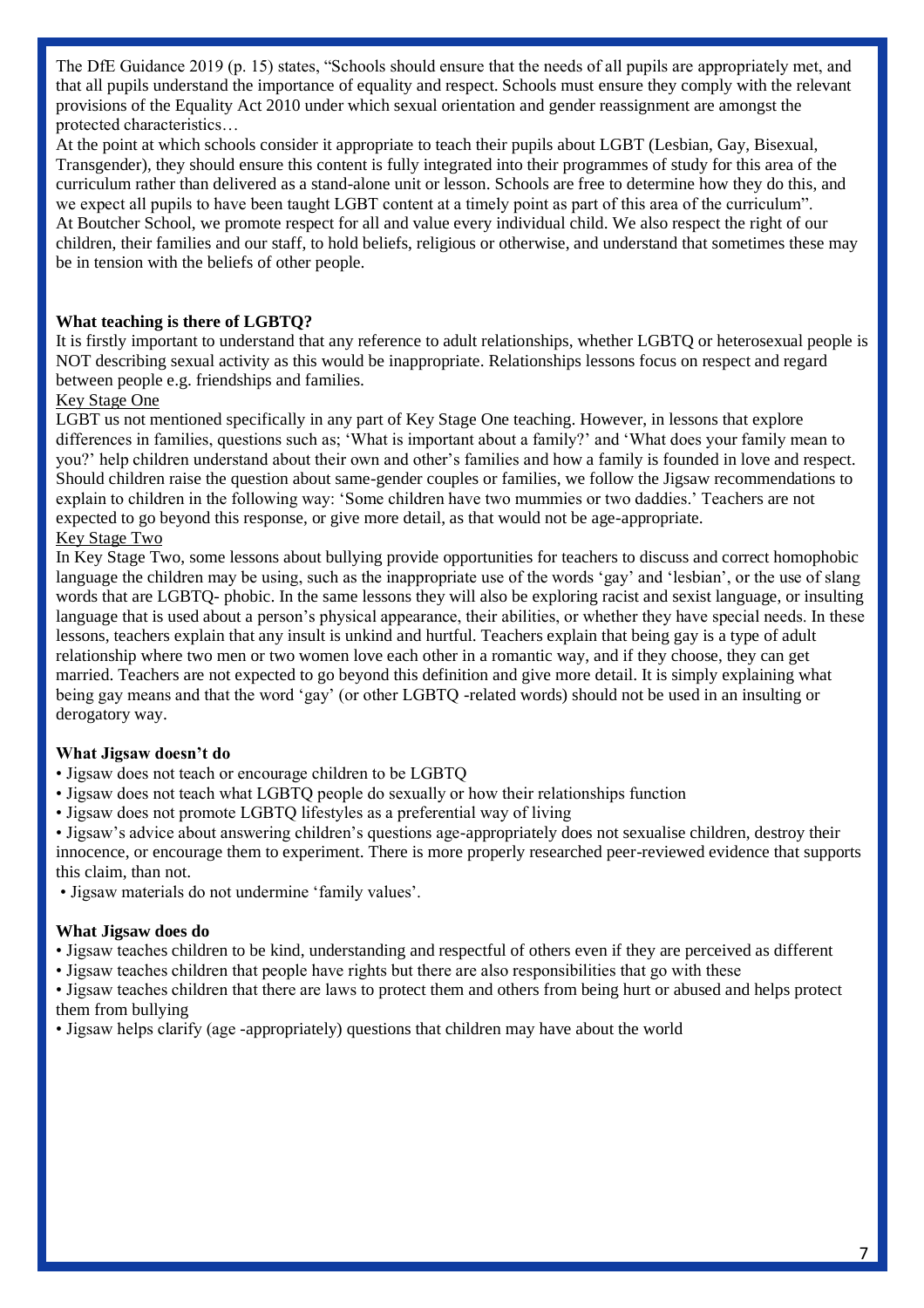# **Monitoring and evaluation, including Assessment:**

Children's understanding, knowledge and skills are assessed through observation, discussion, questioning and group participation.

Children will be encouraged to talk about and reflect on their own experiences and opinions and record work in the 'Jigsaw Journal'.

The PSHE Subject Leader will monitor and delivery the teaching of PSHE and Relationships Education through observations and discussions with teaching staff to ensure a consistent and coherent curriculum is being provided. CPD and teaching materials are provided by Jigsaw.

# **Equal opportunities:**

We aim to promote equal opportunities for and to have high expectations of all pupils irrespective of age, race, gender, background, physical/sensory ability, intellect and special educational needs.

We aim to personalise our curriculum, where appropriate, in order to fully engage and motivate all of our pupils. Tasks will be set which challenge all pupils, including the more able. For pupils with SEND, the task will be adjusted or pupils may be given extra support. The grouping of pupils for practical activities will take account of their strengths and weaknesses and ensure that all take an active part in the task and gain in confidence.

# **Confidentiality and Child Protection:**

If a member of staff believes that a child is at risk or in danger, they will talk with Mrs Verhoeven, the Head teacher (Designated Safeguarding Lead) who will take action according to the Boutcher Safeguarding Policy.

All staff are familiar with the policy and know the lead and designated officers for Safeguarding in the school.

Boutcher CE Primary School is committed to safeguarding and promoting the welfare of children and expects all staff and volunteers to share this commitment.

The Safeguarding policy is available on our school website and is available at the Main Office upon request.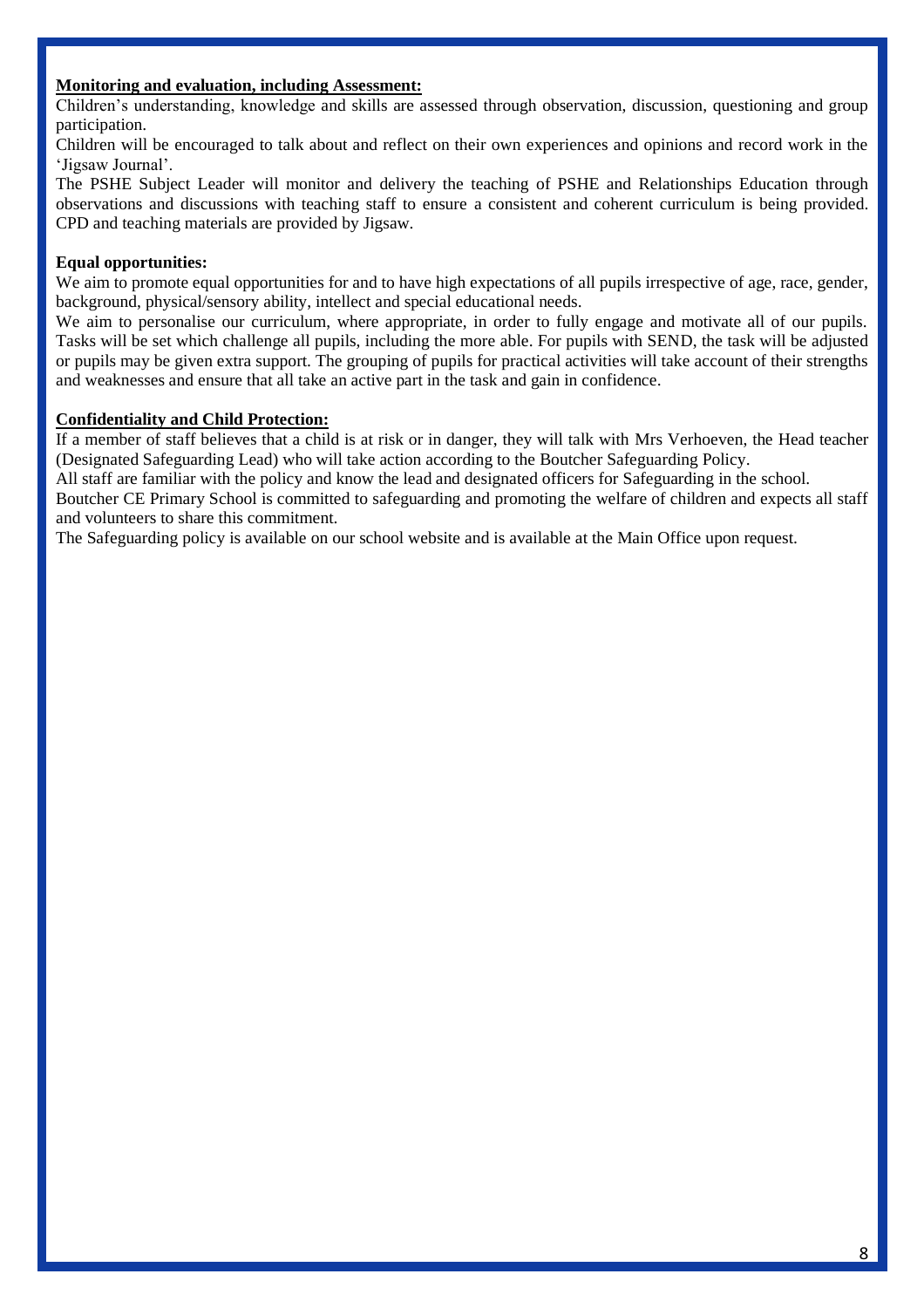# **Covid-19**

### **Immediate Response to School Closure**

When school closed as part of the national lockdown in March 2020, we moved teaching and learning to the online platform, Google Classroom. As a school that holds RE fundamental to all that we do, it was important to us that the children continued to participate in RE lessons. PSHE wasn't taught explicitly as a discrete lesson during the lockdown period. Through RE teaching by all year groups and the worship page on Google Classroom, teachers gave children opportunities to share their experiences and feelings during the pandemic and ways to use prayer to think deeply about how we feel, our hopes and wishes for the future.

Teachers were in regular contact with parents during the time away from school. School was kept open for key worker children and vulnerable families. Teachers made phone calls with parents of the children in their class, checking up on their wellbeing and ensuring they felt safe and able to complete the work given in other areas of the curriculum and ensuring that children felt as happy and as content as expected whilst away from the classroom. Parents in financial difficulty were offered support and children with no technology access were given laptops to enable them to complete work set.

Video calls took place in whole class meets to begin with and as time progressed, teachers began smaller video call sessions where children had the opportunity to speak with the teacher and their peers. This was successful in children feeling like they were still part of the Boutcher family.

#### **Return to School Response with Social Distancing Restrictions**

As a result of pupils being away from school for a long period of time, teachers will ensure that discussion and children expressing their feelings has a a greater focus than usual and opportunities to share responses in all lessons will be given.

During the lockdown period, we discussed as a staff team the importance of children returning to school and e-safety being the priority in computing sessions. As well as this, making sure all children felt confident using equipment and had adequate resources at home to ensure this. Mrs Bradford (Computing lead) played a vital role in collecting essential data and information regarding this so that any difficulties would be kept as minimal as possible if we had to repeat the home earning process in the future.

Upon return to school, whole school assemblies have taken place video via link. The Head teacher has put the wellbeing of all children at the heart of all that we do at school. Stories have been read, prayers shared, advice and support given to keep safe and protecting ourselves and children have had some consistency given with weekly assemblies, even if they are delivered in a different way.

Questionnaires were completed by all KS2 children and teachers analysed the data collected, put strategies, interventions and discussions in place to minimize fear, anxiety, sadness and negative feelings from children. The questionnaires focused on learning, well-being, health and worries.

Zones of regulation have become a key part of daily life at Boutcher. All teachers, support staff and adults in the school have received training in this area. Children are regularly asked about how they feel and relating this feeling to a zone (red, blue, yellow or green)

Through the zones of relevance, we have developed a shared language across the school. This has helped children articulate themselves and given them the tools, time and space to promote self-awareness and have opportunities to reflect on their wellbeing. Referrals to the school mentor will be made if teachers are concerned about children's responses or feelings during this time.

In terms of PSHE teaching, teachers are using whole class discussions more and minimizing partner talk, role play and small group work and role play. We will sue videos and online learning tools more effectively and get children to respond to them and reflect on them as a whole class debate.

We aim to build resilience and confidence so children can become positive and active members of our school community. Our school culture priorities physical and mental well-being. Class teachers have taken on the role of teaching discrete PE lessons which has enabled them to get to grips with understanding the physical needs of their class.

We want to give children the skills to evaluate, understanding their own needs and practice self-care and self-love so that they can not only be positive members of the school, but contribute to the wider community and environment around them.

In Autumn term, all teachers will teach the 'health and wellbeing' strand of the PSHE curriculum. Staying safe and being hygienic is more important than ever and this will be an integral part of our daily school life and PSHE lessons this term.